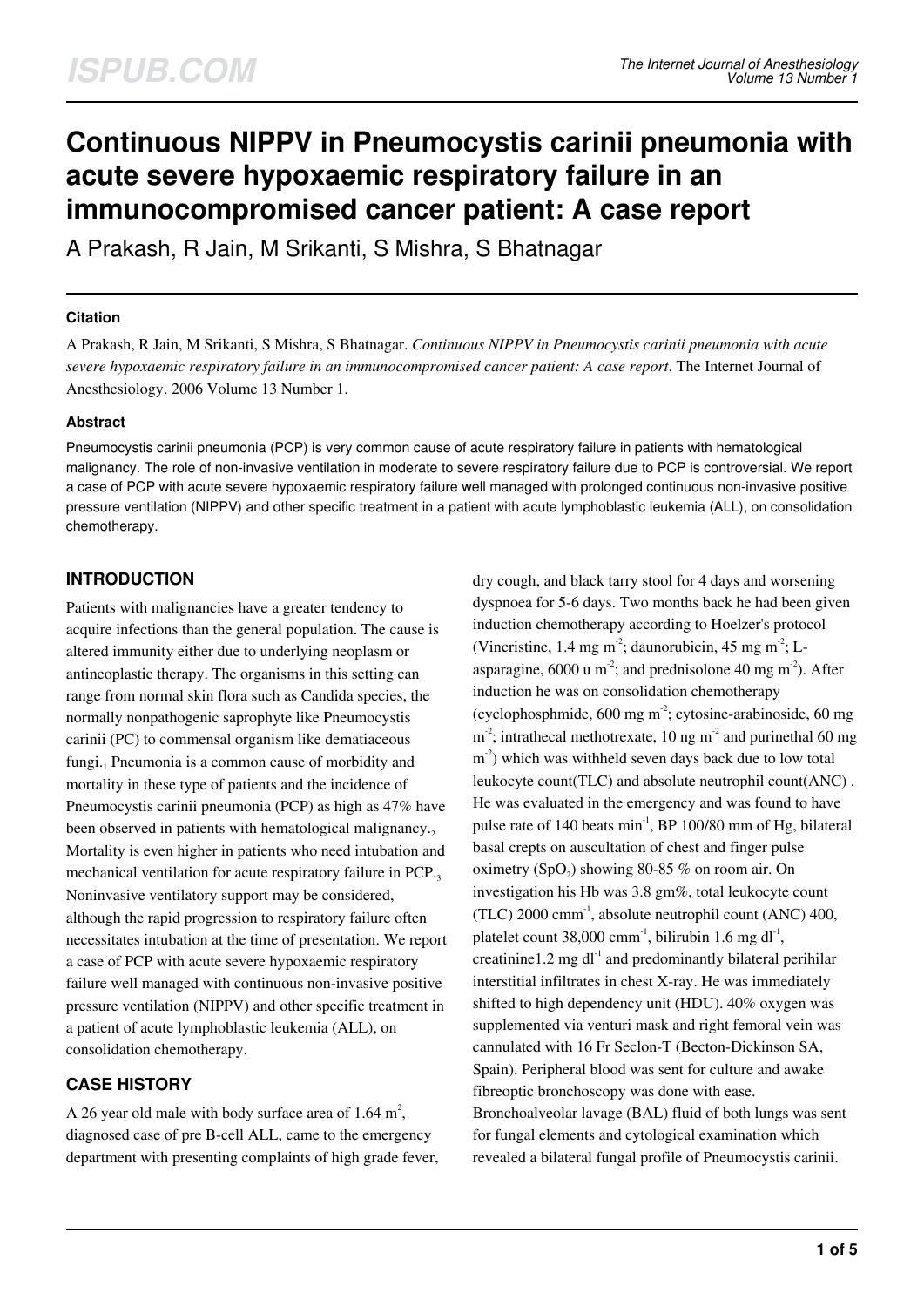I.V. sulphamethoxazole-trimethoprim (TMP-SMZ), hydrocortisone, vancomycin and granulocyte- colony stimulating factor (G-CSF) was started based on BAL fluid report, suspected superadded bacterial infection and low ANC. Two units of packed red blood cells and one unit of single donor platelets (SDP) were transfused.

During the following day, his respiratory distress continued to increase. On investigation, his Hb was 5.9 gm%, TLC 2100 cmm-1, ANC 400, platelets 48,000 cmm-1, bilirubin 1.2 mg dl<sup>-1</sup> and creatinine 1.8 mg dl<sup>-1</sup>. Contrast enhanced CT scan of thorax was done which demonstrated bilateral diffuse ground glass opacity with consolidation in posterior segments of lung suggestive of interstitial pneumonia secondary to pneumocystis carinii infection or impending adult respiratory distress syndrome (ARDS). Two more units of packed red blood cells were given. Gastroenterology consultation was taken for gastro-intestinal bleed and intravenous pantoprazole 8 mg  $hr<sup>-1</sup>$  was started after 40 mg of bolus injection.

On the third day of admission, his Hb increased to 9.5  $\text{gm}\%$ and stool color became normal but his respiratory distress increased. His saturation fell down to 60% even after receiving oxygen  $15$  L min<sup>-1</sup> via face mask. His ventilatory frequency increased to 50/min, BP decreased to 80/50 mm of Hg and he became irritable. Dopamine infusion was started 5 mcg kg<sup>-1</sup>min<sup>-1</sup> and gradually increased to 10 mcg kg<sup>-1</sup>min<sup>-1</sup> and his respiration was supported with non-invasive positive pressure ventilation (NIPPV). He was kept on synchronized intermittent mandatory ventilation (SIMV) mode [rate, 6 min<sup>-1</sup>; tidal volume, 600 ml; pressure support (PS), 8cm of water; positive end expiratory pressure (PEEP), 5 cm of water;  $FiO_2$ , 50%] on Pulmonetic LTV 1000 ventilator. Before starting NIPPV his arterial blood gas (ABG) analysis results were,  $PaO<sub>2</sub>$ , 45 mm of Hg; PaCO<sub>2</sub>, 24.1 mm of Hg; pH, 7.507 and HCO<sub>3</sub>, 18.5mmol  $I<sup>-1</sup>$  suggestive of mixed respiratory alkalosis and metabolic acidosis. Two hours later, his oxygen saturation was 92-94% and BP increased to 90/70 mm of Hg. His Pa $O_2$  was 60 mm of Hg in ABG and respiratory rate decreased to 35 min<sup>-1</sup>. Due to intolerance of noninvasive mask, he was tried for intermittent NIPPV two times but as soon as NIPPV mask was removed and his respiration was supported via simple face mask with supplemental oxygen, his oxygen saturation started to fall and dropped to 50%. Finally his respiration was supported with continuous NIPPV and intravenous midazolam infusion was given 1 mg hr<sup>-1</sup> keeping his Ramsay's sedation score  $\leq 2$ .

His PS was increased to 15 cm of water and PEEP 6 cm of water keeping  $SpO<sub>2</sub> > 90\%$ . Systolic BP not being improved with dopamine alone, nor-adrenaline infusion 0.04 mcg  $kg^{-1}$ min<sup>-1</sup> was started and after that his BP started to increase. A 16-Fr nasogastric tube was inserted and enteral feeding was started.

The next seven days he tolerated NIPPV mask well with wide fluctuation in pulse oximetry (SpO2) between 70-96% which was managed by adjusting  $FiO<sub>2</sub>$  between 50- 100% and PEEP 5 to 10 cm of water. His BP increased to 140/80 mm of Hg and radio logically chest X-ray started improving on sixth day after NIPPV support. Blood culture report was sterile and I.V. vancomycin was withdrawn. Dopamine and nor-adrenaline infusion tapered down and NIPPV mode changed to continuous positive airway pressure (CPAP) with PS of 8 cm of water and PEEP of 5 cm of water. Midazolam and pantoprazole infusion was stopped and I.V single daily dose of pantoprazole was started. 12 hour after changing the ventilatory mode to CPAP his ABG was done which showed PaO<sub>2</sub>, 78 mm of Hg; PaCO<sub>2</sub>, 35 mm of Hg; HCO<sub>3</sub>, 22 mmol  $lit<sup>-1</sup>$  and BE -2 mmol lit<sup>-1</sup>. Between day 8 and 9 after commencement of NIPPV, he tolerated CPAP and periods breathing via a high flow oxygen delivery facemask.

On day 10, his ventilation was supported with simple face mask with oxygen  $5 L \text{ min}^{-1}$  and ABG repeated after 2 hour was same as last report. On auscultation, his chest was bilateral clear; respiratory rate, 18-20 min<sup>-1</sup>; HR, 90 beats min<sup>-1</sup>; BP, 120/80 mm of Hg and SpO<sub>2</sub>, 96%. On investigation his Hb was 9.3 gm%; platelets 98,000 cmm<sup>-1</sup>; TLC,  $8100 \text{ cm}^{-1}$ ; ANC,  $5800$ ; bilirubin,  $1.2 \text{ mg\%}$  and creatinine  $1.0 \text{ mg d}^{-1}$ . Peripheral blood smear was done and revealed no blast cell and bone marrow aspirate suggested remission phase. He was shifted to ward and  $SpO<sub>2</sub>$ monitoring was done. Next two days he was observed in the ward without any deterioration. Finally he was discharged and reviewed in ophthalmic OPD to exclude extra pulmonary complication of P.carinii and in medical oncology for further management of ALL.

## **DISCUSSION**

The nature of immunological abnormality present in a case has a major bearing on the nature of the infective processes likely to be present. The major categories of immunological abnormality include deficient humoral immunity (agammaglobulinaemia, multiple myeloma or chronic lymphocytic leukemia), deficient phagocytic cell function or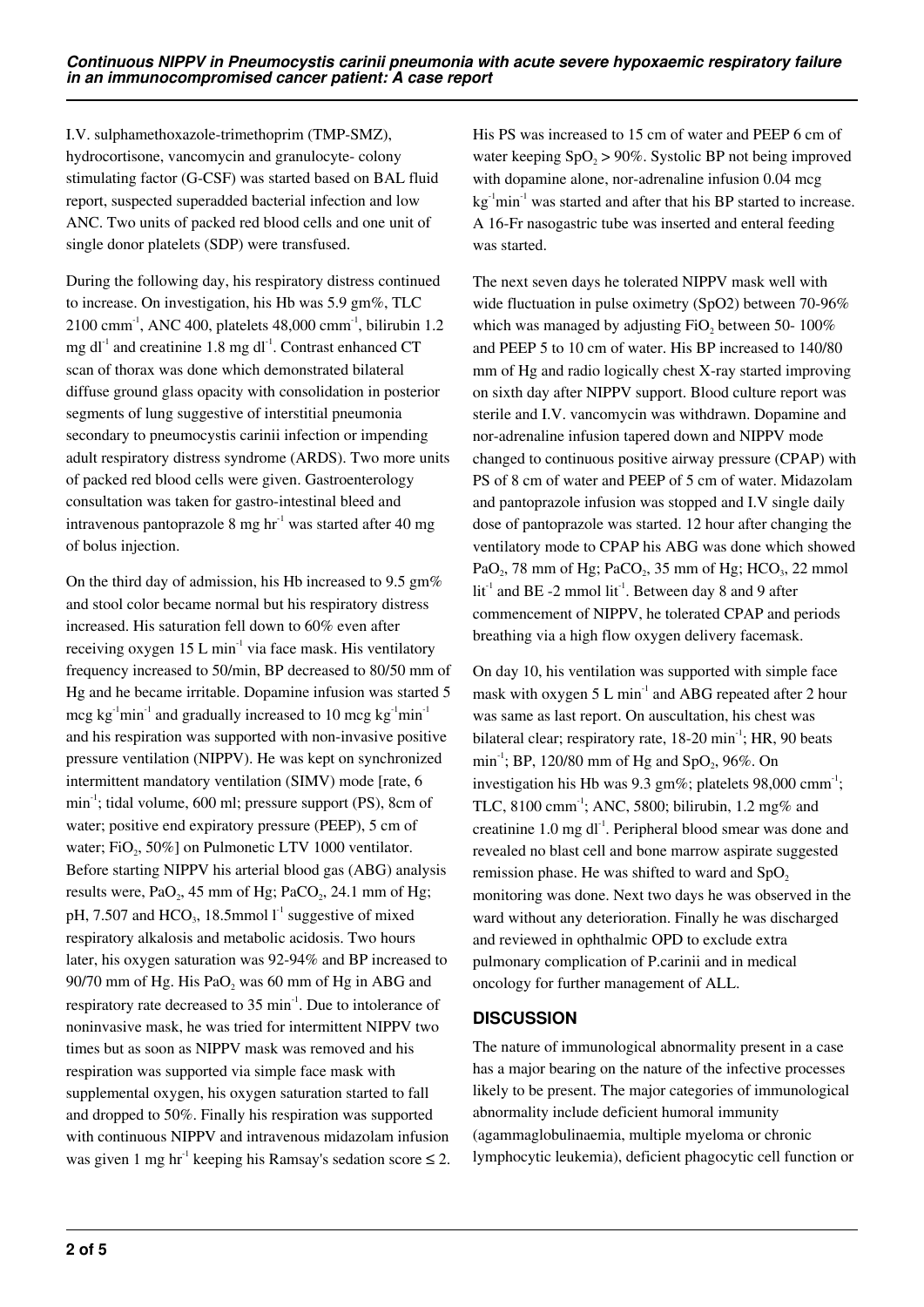number (chemotherapy induced granulocytopenia) and deficient cell-mediated immune function (patient on chronic corticosteroid, less intensive chemotherapy). Cancer patients have usually mixed immune dysfunction. The incidence of fungal infection of the lungs is increasing in immunocompromised individuals in spite of advances in antifungal prophylaxis and therapy.<sup>4</sup> The incidence of PCP is around 47% among hematological malignancies.

The presentation in our case was typical for PCP with dry cough, fever and progressive dyspnoea accompanied by signs of respiratory distress with basal crepts. His chest Xray showed typical bilateral predominantly symmetrical interstitial infiltrates which progressed to diffuse lesion later on (Figure.1). Diagnosis was confirmed by BAL fluid examination which illustrated excellent diagnostic yield for PCP.

Initial management included supplemental oxygen, antimicrobial agents and corticosteroid. Earlier role of corticosteroid was uncertain but now its role for the treatment of moderate to severe PCP is well established. $_5$ ,  $_6$ In our case corticosteroid treatment was started immediately after confirmation of diagnosis to reduce the risk of early deterioration and acute respiratory failure. Even after prompt diagnosis and no delay in starting treatment patient went into acute severe hypoxaemic respiratory failure and his respiration was supported with NIPPV. Initially he was not tolerating non-invasive mask but after few hours he was comfortable. This might be because of midazolam which had caused mild anxiolysis and improved oxygen saturation with NIPPV which had decreased neurological deterioration. An alternative management strategy would be intubation and mechanical ventilation. But considering the risk of infection due to low ANC and chance of bleeding due to low platelets count, NIPPV was tried and it showed good improvement in patient's condition. Mechanisms of improvement included beneficial effect of PEEP leading to alveolar recruitment and redistribution of extra vascular fluid, and pressure support (PS) reduced the work of breathing, allowing respiratory muscle to regain efficacy.

Non-invasive ventilation was also used intermittently by Tognet and co-workers in patient with hematological cancers.<sub>7</sub> In the study by Gille and co-workers<sub>s</sub> intermittent non-invasive ventilation was used in immunocompromised hematological cancer patients with  $PaO<sub>2</sub>:FiO<sub>2</sub> > 85%$  and showed better outcome when compared with standard medical treatment with supplemental oxygen and no

ventilatory support (53% vs. 93% mortality in hospital). In present case we used NIPPV at  $PaO<sub>2</sub>$  45 mm of Hg on oxygen via face mask at 15 L min<sup>-1</sup> (maximum FiO<sub>2</sub> can be delivered 0.8) and  $PaO<sub>2</sub>:FiO<sub>2</sub> < 75%$ . Not usual in other studies and reports we used continuous NIPPV for >170 hours. During this period pulse oximetry showed wide fluctuation in  $SpO<sub>2</sub>$  between 70-96% and tracheal intubation had been considered several times but this invasive intervention had been successfully avoided by increasing  $FiO<sub>2</sub>$  and PEEP transiently. Festic and co-workers<sub>9</sub> in their study used NIPPV in 16 non- HIV related PCP with respiratory failure, out of which 75% patient died in whom median duration of ventilation used was 49 hours and 25% patient survived till discharge with median duration of ventilation of 10.5 hours.

We concluded, NIPPV can be used continuously even in severe respiratory failure in an immunocompromised patient for several hours with good outcome by doing minor adjustment in ventilatory variables when appropriate therapy is being given for the precipitating factor. It should be vied as alternative to invasive ventilation rather than a complimentary technique in immunocompromised patients.

# **CORRESPONDENCE TO**

Dr Seema Mishra, F-33, AIIMS, Residential Campus (West), Ansari Nagar New Delhi. India. e-mail: mseema17@yahoo.co.in

## **References**

1. Bodey GP. Infection in cancer patients. Cancer treat Rev 1975; 2:89-128.

2. Sepkowitz KA, Brown AE, Telzak EE, Gottlieb S, Armsrong D. Pneumocystis Carinii pneumonia among patients without AIIDS at a cancer hospital. JAMA 1992; 267:832-837.

3. Naresh G, Mansharamani, Robert Garland, David Delaney, Henry Koziel. Management and Outcome Patterns for Adult Pneumocystis carinii Pneumonia, 1985 to 1995- Comparison of HIV-Associated Cases to Other Immunocompromised States. Chest 2000; 118: 704-711. 4. Verthalitis I, Aoun M, Daneau D, Meunier F. Pneumocystis Carinii pneumonia in patient with cancer. An increasing incidence. Cancer 1993 Jan 15; 71(2):481-485. 5. Delclaux C, Zahar JR, Amraoui G, Leleu G, Lebargy F, Brochard L, Schlemmer B, Brun-Buisson C. Corticosteroids as adjunctive therapy for severe Pneumocystis carinii pneumonia in non-human immunodeficiency virus-infected patients: retrospective study of 31 patients. Clin Infect Dis 1999; 29(3): 670-672.

6. JP Pareja, R Garland, H Koziel. Use of adjunctive corticosteroid in severe adult non-HIV Pneumocystis carinii pneumonia. Chest 1998; 113: 1215-1224.

7. Tognet E, Mercatello A, Polo P, et al. Treatment of acute respiratory failure with non-invasive intermittent positive pressure ventilation in hematological patient. Clin Intensive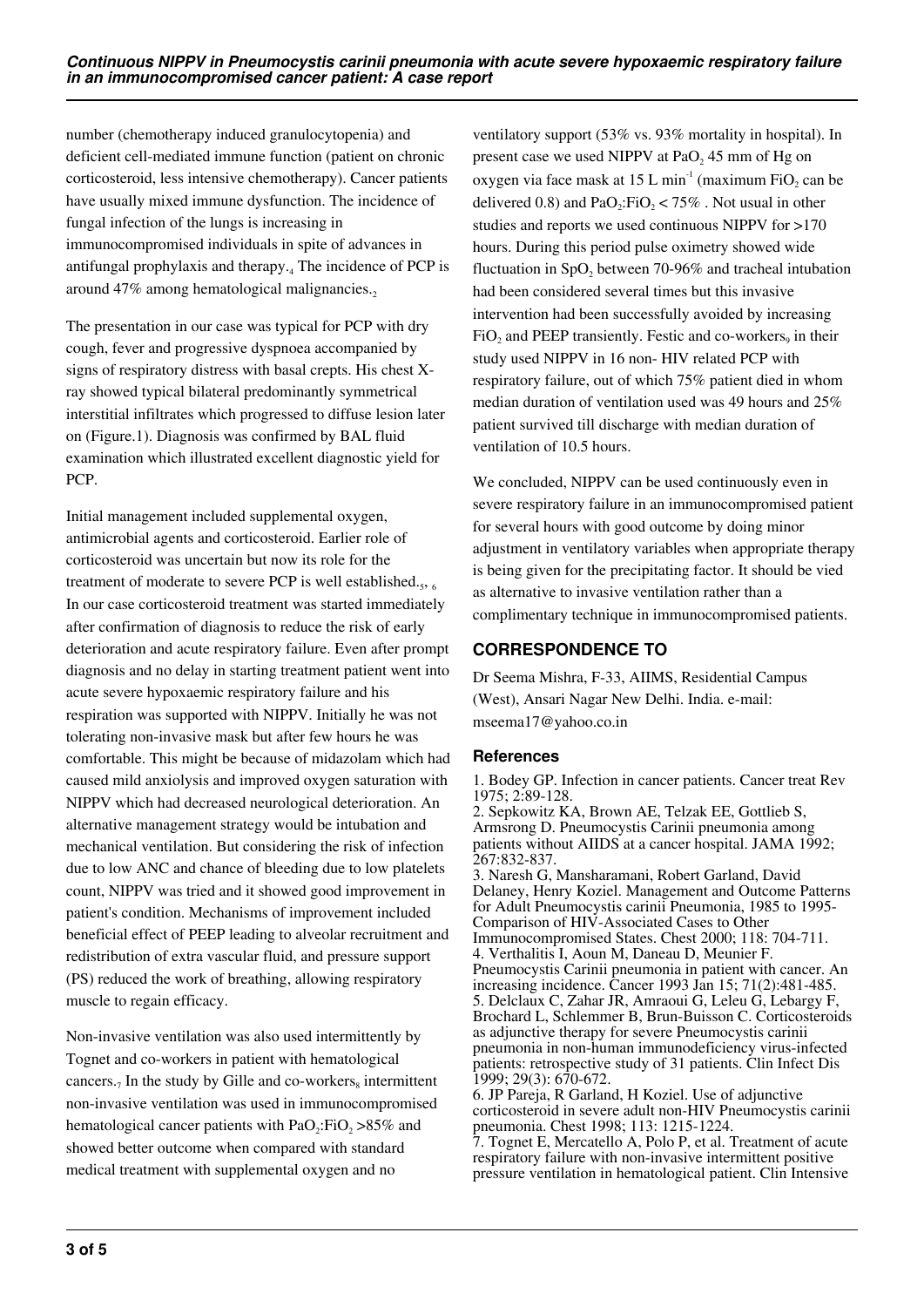Care 1994; 5: 282-288.

8. Gilles Hilbert, Didier Gruson, Frederic Vargas, Ruddy Valentino, Georges Gbikpi-Benissan, Michel Dupon, Josy Reiffers and Jean P.Cardinaud. Noninvasive Ventilation in Immunocompromised Patients with Pulmonary Infiltrates,

Fever, and Acute Respiratory Failure. N Engl J Med 2001; 344: 481-487.

9. Emir Festic, OgnjenGajic, Andrew H, Limper, Timothy R, Akshamit. Acute respiratory failure due to Pneumocystis carinii pneumonia in patients without HIV infection. Chest 2005; 128: 573-579.